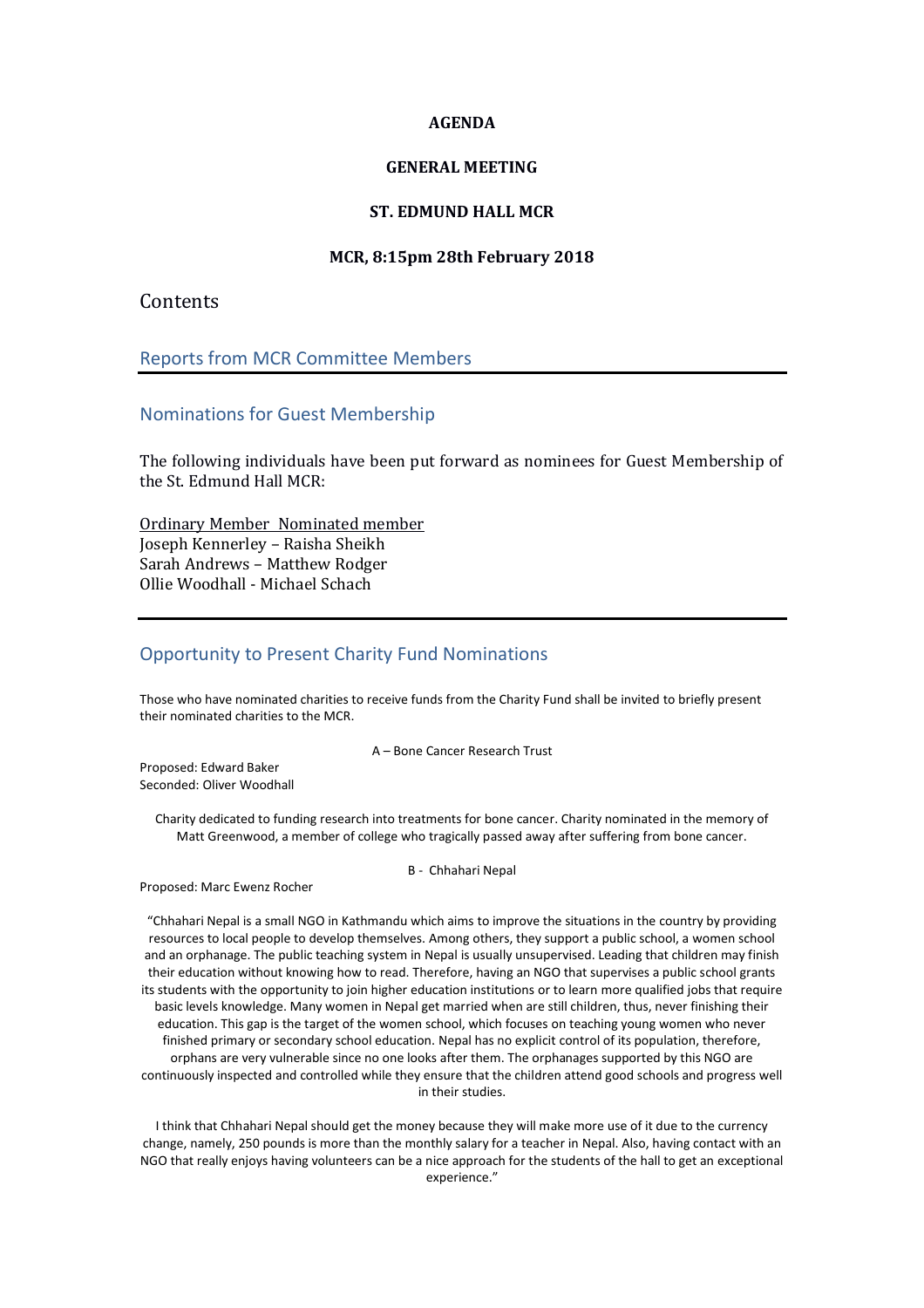#### C – Roshni NGO

Proposed: Naganand Saravanan

"Roshni is an NGO based on Chennai, India, which aims to help local low income women and children. It has two main branches. Ones is a highly effective micro financing program to help women launch their own small businesses and the other is a local school just outside the city that caters to first generation school goers. The school has under 500 students on total, and is non-profit. This means that they don't always have the income for the best facilities and resources. , especially considering they often waive large portions of the school fees for students who cannot afford it. One of the obvious things that struck us when we went was the lack of computers, computer science and programming was being taught through purely textbooks. It seemed like a good first step and an effective avenue for more resources to fundraise for computers for the school. Our goal is £3500 so any contributions would be amazing."

## Motion A) Rowing Blades in the MCR

### Proposed: Benjamin Evans

This Michaelmas the MCR it voted to donate £100 to the painting of a blade to go in the bar, however, when the three blades arrived maintenance determined that there wasn't enough space. They needed a quick decision and suggested putting one up in the JCR and one in the MCR - this seemed fair, given that each common room had agreed to pay for one (unfortunately no one was in either common room to provide a second opinion). There is also already a blade in the MCR.

The blade in the bar is the W1 - as it deserves pride of place and the MCR blade has a former MCR President on it (and the most MCR members). The JCR blade had the second most MCR members on it and also has the current MCR Vice President on it. The JCR decided that they do not want the blade - it is now in the maintenance workshops until a new place is found (this option wasn't given at the time of the blades arriving).

To add some extra decoration to the MCR it is proposed that: the blade already installed above the MCR map is kept in the MCR (it can be moved to a different location within the MCR if the MCR wants it to); the MCR adopts the matching second blade currently in storage on the adjacent wall to the MCR map wall above the sofa and charging points (just above the lights, in line with the cabling).

## Motion B) Waste from College Meals

### Proposed: Reza Khanzadeh

Bringing to motion the issue of our caferteria throwing away perfectly good food rather than donating it to a soup kitchen. The MCR believes that partnering with a local homeless shelter and entering into a nonliability contract is a relatively easy and simple process to ensure that (a) we're not irresponsibly wasting food and (b) those less fortunate than us are offered some sot of assistance.

# Motion C) Making Space in the MCR to accommodate for Old MCR Group **Photos**

### Proposed: MCR Committee

Old MCR photos from previous batches were taken down in the summer of 2016 to make way for the tv and utensils racks. The MCR Committee proposes to hang reinstate these photos in the MCR as it makes up a big part of the MCR history and shows how our community has evolved over time. The proposal is to make room for these photos by removing some of the artwork in the MCR. If the motion is passed, the MCR President will take the proposal for GPBC in Trinity term to seek approval from college

### Motion D) Refunding Compulsory Charge for College Meals